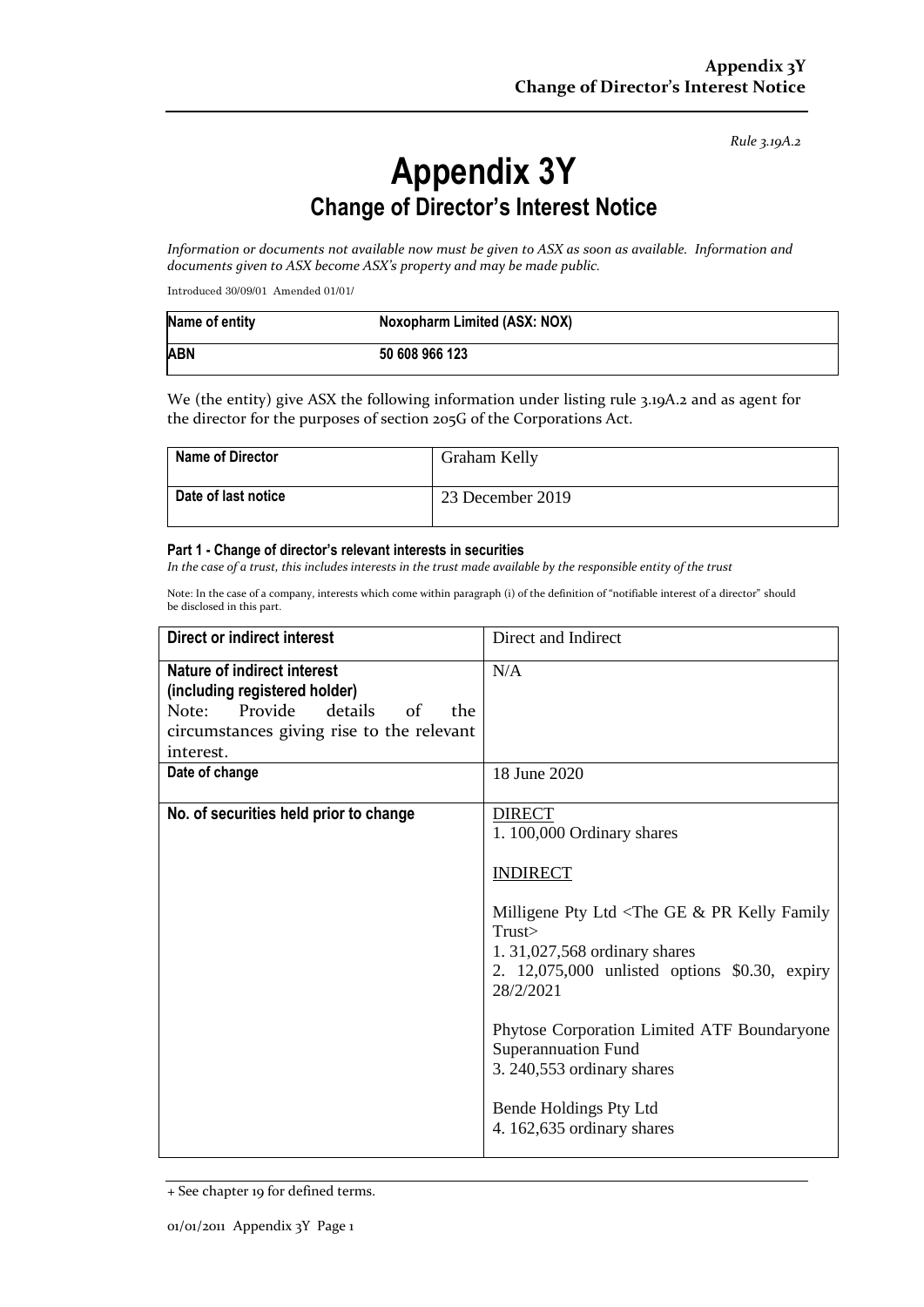|                                                                                                              | Prudence Kelly<br>5. 10,000 ordinary shares<br>6. 12,346 Unlisted Option Expiry, 30/11/2021,<br>Exercisable @ \$1.08, vest if employed at 1<br>December 2018 - Vested<br>7. 12,346 Unlisted Option Expiry, 30/11/2021,<br>Exercisable @ \$1.08, vest if employed at 1<br>December 2019<br>8. 12,345 Unlisted Option Expiry, 30/11/2021,<br>Exercisable @ \$1.08, vest if employed at 1<br>December 2020<br>9. 20,833 Unlisted Option Expiry, 21/11/2022,<br>Exercisable $@$ \$0.62, vest if employed at 21<br>November 2019<br>10. 20,833 Unlisted Option Expiry, 21/11/2022,<br>Exercisable $@$ \$0.62, vest if employed at 21<br>November 2020<br>11. 20,834 Unlisted Option Expiry, 21/11/2022,<br>Exercisable @ \$0.62, vest if employed at 21<br>November 2020<br>12. 62,500 Unlisted Option Expiry, 16/12/2023,<br>Exercisable @ \$0.32, vest if employed at<br>16/12/20 |
|--------------------------------------------------------------------------------------------------------------|--------------------------------------------------------------------------------------------------------------------------------------------------------------------------------------------------------------------------------------------------------------------------------------------------------------------------------------------------------------------------------------------------------------------------------------------------------------------------------------------------------------------------------------------------------------------------------------------------------------------------------------------------------------------------------------------------------------------------------------------------------------------------------------------------------------------------------------------------------------------------------|
| <b>Class</b>                                                                                                 | • Ordinary shares<br>Listed Options Expiry, 18/06/2023,<br>Exercisable @ \$0.30                                                                                                                                                                                                                                                                                                                                                                                                                                                                                                                                                                                                                                                                                                                                                                                                |
| Number acquired                                                                                              | Milligene Pty Ltd <the &="" family<br="" ge="" kelly="" pr="">Trust&gt;<br/>5,461,538 ordinary shares<br/><math>\bullet</math><br/>1,820,513 Listed Options<br/>Expiry,<br/><math display="inline">\bullet</math><br/>18/06/2023, Exercisable @ \$0.30</the>                                                                                                                                                                                                                                                                                                                                                                                                                                                                                                                                                                                                                   |
| Number disposed                                                                                              | N/A                                                                                                                                                                                                                                                                                                                                                                                                                                                                                                                                                                                                                                                                                                                                                                                                                                                                            |
| <b>Value/Consideration</b><br>Note: If consideration is non-cash, provide details and estimated<br>valuation | \$0.13 per ordinary share – total of \$709,999.94.<br>Attaching options granted for no additional<br>consideration.                                                                                                                                                                                                                                                                                                                                                                                                                                                                                                                                                                                                                                                                                                                                                            |
| No. of securities held after change                                                                          | <b>DIRECT</b><br>1.100,000 Ordinary shares                                                                                                                                                                                                                                                                                                                                                                                                                                                                                                                                                                                                                                                                                                                                                                                                                                     |
|                                                                                                              | <b>INDIRECT</b>                                                                                                                                                                                                                                                                                                                                                                                                                                                                                                                                                                                                                                                                                                                                                                                                                                                                |
|                                                                                                              | Milligene Pty Ltd <the &="" family<br="" ge="" kelly="" pr="">Trust &gt;<br/>1.36,489,106 ordinary shares<br/>2. 12,075,000 unlisted options \$0.30, expiry<br/>28/2/2021<br/>3. 1,820,513 Listed Options Expiry, 18/06/2023,</the>                                                                                                                                                                                                                                                                                                                                                                                                                                                                                                                                                                                                                                            |

<sup>+</sup> See chapter 19 for defined terms.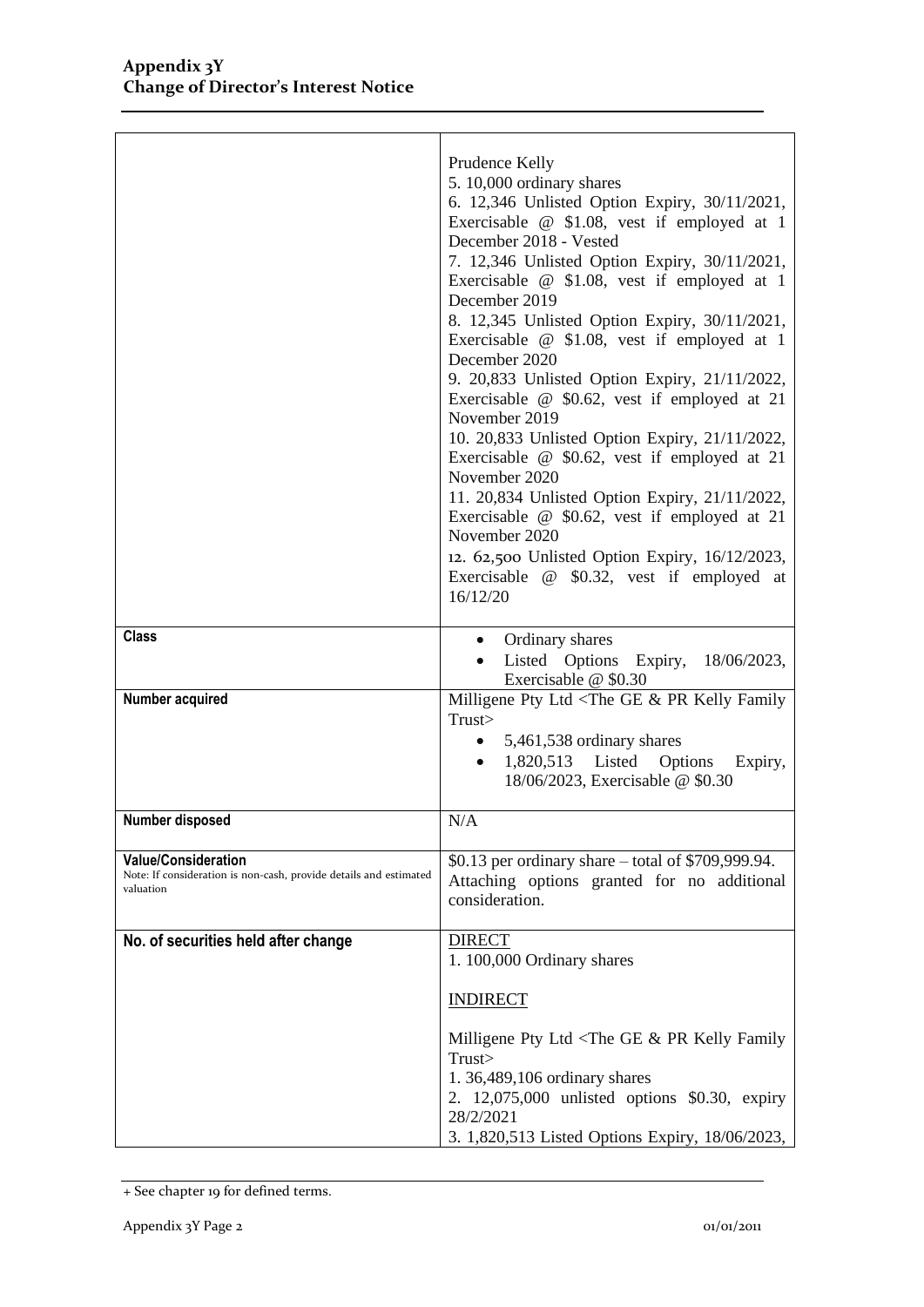|                                                                                                                                                                             | Exercisable @ \$0.30                                                                                                                                                                                                                                                                                                                                                                                                                                                                                                                                                                                                                                                                                                                                                                                                                                                              |
|-----------------------------------------------------------------------------------------------------------------------------------------------------------------------------|-----------------------------------------------------------------------------------------------------------------------------------------------------------------------------------------------------------------------------------------------------------------------------------------------------------------------------------------------------------------------------------------------------------------------------------------------------------------------------------------------------------------------------------------------------------------------------------------------------------------------------------------------------------------------------------------------------------------------------------------------------------------------------------------------------------------------------------------------------------------------------------|
|                                                                                                                                                                             | Phytose Corporation Limited ATF Boundaryone<br><b>Superannuation Fund</b><br>4. 240,553 ordinary shares                                                                                                                                                                                                                                                                                                                                                                                                                                                                                                                                                                                                                                                                                                                                                                           |
|                                                                                                                                                                             | Bende Holdings Pty Ltd<br>5.162,635 ordinary shares                                                                                                                                                                                                                                                                                                                                                                                                                                                                                                                                                                                                                                                                                                                                                                                                                               |
|                                                                                                                                                                             | Prudence Kelly<br>6. 10,000 ordinary shares<br>7. 12,346 Unlisted Option Expiry, 30/11/2021,<br>Exercisable @ \$1.08, vest if employed at 1<br>December 2018 - Vested<br>8. 12,346 Unlisted Option Expiry, 30/11/2021,<br>Exercisable @ \$1.08, vest if employed at 1<br>December 2019<br>9. 12,345 Unlisted Option Expiry, 30/11/2021,<br>Exercisable @ \$1.08, vest if employed at 1<br>December 2020<br>10. 20,833 Unlisted Option Expiry, 21/11/2022,<br>Exercisable $@$ \$0.62, vest if employed at 21<br>November 2019<br>11. 20,833 Unlisted Option Expiry, 21/11/2022,<br>Exercisable $@$ \$0.62, vest if employed at 21<br>November 2020<br>12. 20,834 Unlisted Option Expiry, 21/11/2022,<br>Exercisable $@$ \$0.62, vest if employed at 21<br>November 2020<br>13. 62,500 Unlisted Option Expiry, 16/12/2023,<br>Exercisable @ \$0.32, vest if employed at<br>16/12/20 |
|                                                                                                                                                                             |                                                                                                                                                                                                                                                                                                                                                                                                                                                                                                                                                                                                                                                                                                                                                                                                                                                                                   |
| Nature of change<br>Example: on-market trade, off-market trade, exercise of options, issue<br>of securities under dividend reinvestment plan, participation in buy-<br>back | Issue of securities under the pro rata non<br>renounceable rights offer under the terms and<br>conditions in the prospectus lodged with ASX on<br>13 May 2020                                                                                                                                                                                                                                                                                                                                                                                                                                                                                                                                                                                                                                                                                                                     |

## **Part 2 – Change of director's interests in contracts**

Note: In the case of a company, interests which come within paragraph (ii) of the definition of "notifiable interest of a director" should be disclosed in this part.

| Detail of contract                                  | N/A |
|-----------------------------------------------------|-----|
| Nature of interest                                  | N/A |
| Name of registered holder<br>(if issued securities) | N/A |

<sup>+</sup> See chapter 19 for defined terms.